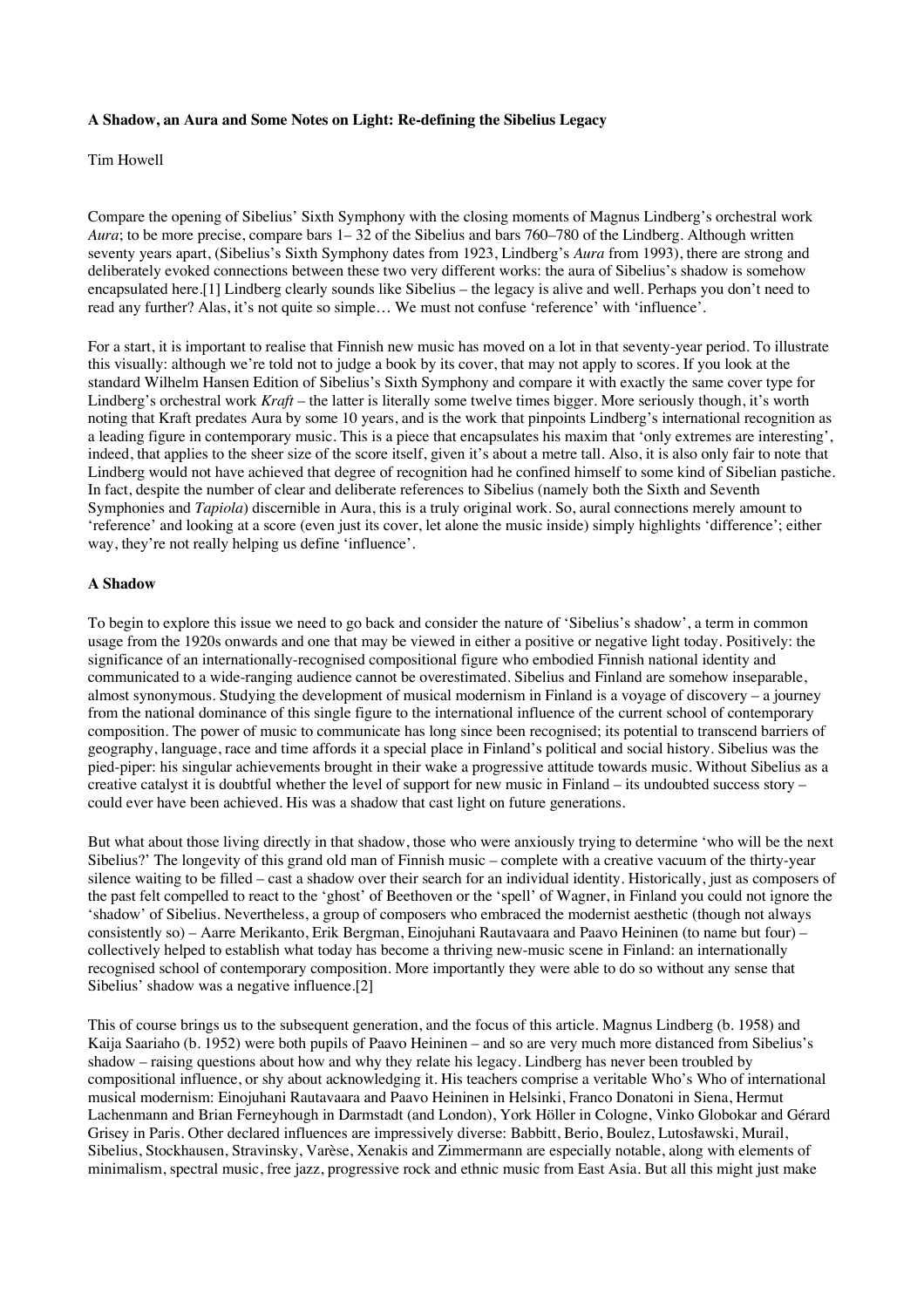Sibelius appear to be even more of an oddity, especially when placed alongside Stockhausen and Ferneyhough (for instance).

As ever though, Lindberg is always ready to explain any apparent anomaly: 'I have always said it was a pity that Sibelius was Finnish! His music has been deeply misunderstood. While his language was far from modern, his thinking as far as form and the treatment of materials is concerned, was ahead of its time' (a comment made in 1993, when Aura was being written).[3] This brings me to an important point: although you can find musical extracts that allow you literally to hear Sibelian influence in Lindberg (as above), this is not typical of Lindberg's language: it's a kind of quotation. The example from *Aura* comes from a work that is an 'in memoriam' piece (dedicated to the memory of Lutosławski) and it may well be part of its reflective atmosphere which occasions nostalgic references to the past, evoking Sibelius in particular. What seems to be of greater relevance though, given Lindberg's comments above, are issues of 'form' and 'treatment of materials'.

### **An Aura**

A rather special relationship between form and content is one of the most far-reaching aspects of the Sibelius legacy. It has long-since been argued – and by me in particular – that Sibelius's manipulation of musical time in order to generate formal schemes of great originality amounts to one of his most significant achievements. Lindberg's *Aura* is a fortyminute piece in four movements, each of which is defined by its own expressive character. However, they are played without a break and material is deliberately sustained at those points of potential change: issues of multi-movement contrast versus single-movement continuity are therefore brought into question. Separating opposing tempi into selfcontained movements epitomises conventional symphonic thinking and Sibelius ranks amongst the first composers in history to challenge this tradition. He developed a technique whereby apparent multi-movement contrasts contribute to actual single-movement continuity: the Seventh Symphony is the ultimate example.

Against this background, we may consider Lindberg's *Aura* as a work that seeks to re-imagine these principles within a modernist language. Making the case that *Aura* is a symphonic work is really quite compelling: its first movement is the longest and most eventful; the second is slower with chorale-based passages; the third deploys multiple ostinati in mechanistic encounters (a modernist scherzo, in effect); and the finale acts as 'a magnet' (as the composer defines it) – drawing upon earlier materials, channelling them into a dramatic climax, before closing with a contemplative coda (the very end of which so directly evokes the opening of Sibelius's Sixth Symphony).

So what does Lindberg say about this? 'I believe that the overall form of *Aura* would make it appropriate to call the piece a symphony. But it is not a symphony. The piece could be called a concerto for orchestra, but it isn't that either'.[4] Well, thanks for clarifying that for us, Magnus! Actually, the whole idea of 'symphony' in Finnish new music is a sensitive area. The Sibelian shadow still implies a degree of traditional thinking relative to this genre and there are many examples of large-scale orchestral works where composers studiously avoid the term. (Neither Lindberg nor Saariaho has written pieces called 'symphony', though both will use the term 'concerto' for instance.) Ironically, the closest parallel is with Sibelius himself and the Seventh Symphony. He had originally thought that the continuous form he had created was a 'symphonic fantasy'; only later did he concede that the piece was in fact 'a symphony'. Lindberg's position is essentially the other way around: he acknowledges that *Aura* may be a symphony but refuses to call it such. All this forces us to reconsider the relative values of process and form when defining a genre.

The structure of Sibelius's Seventh Symphony has generated much discussion, which may be summarised in terms of two perspectives. Some view the piece as a series of blocks of material (associated with traditional multi-movement works) that have been joined together into a continuum: in other words, a formal layout of an architectural shape – a spatial scheme. Others (including myself) tend to see the work as superimposing layers of activity, where faster surface events articulate a slow-moving, underlying, tonal pattern: in other words a formal succession that unfolds in time – a temporal process.[5] Existing in space, unfolding in time, architectural form or organic process, the Seventh Symphony creatively explores these competing elements. From this perspective, Lindberg's *Aura* is something of an equivalent structural hybrid; it combines concerto-for-orchestra thinking – with its attendant opposition, dialogue and block-like form: something architectural – with symphonic processing – based on organic growth and coherent narrative: something temporal – held within a framework of dramatic tension. This is perhaps the true Sibelius legacy – his 'attitude to form and treatment of materials' as expressed by Lindberg – rather than the occasional and superficial reference to an earlier language that is more easily discerned and demonstrated, but ultimately less convincing.

#### **Some Notes on Light**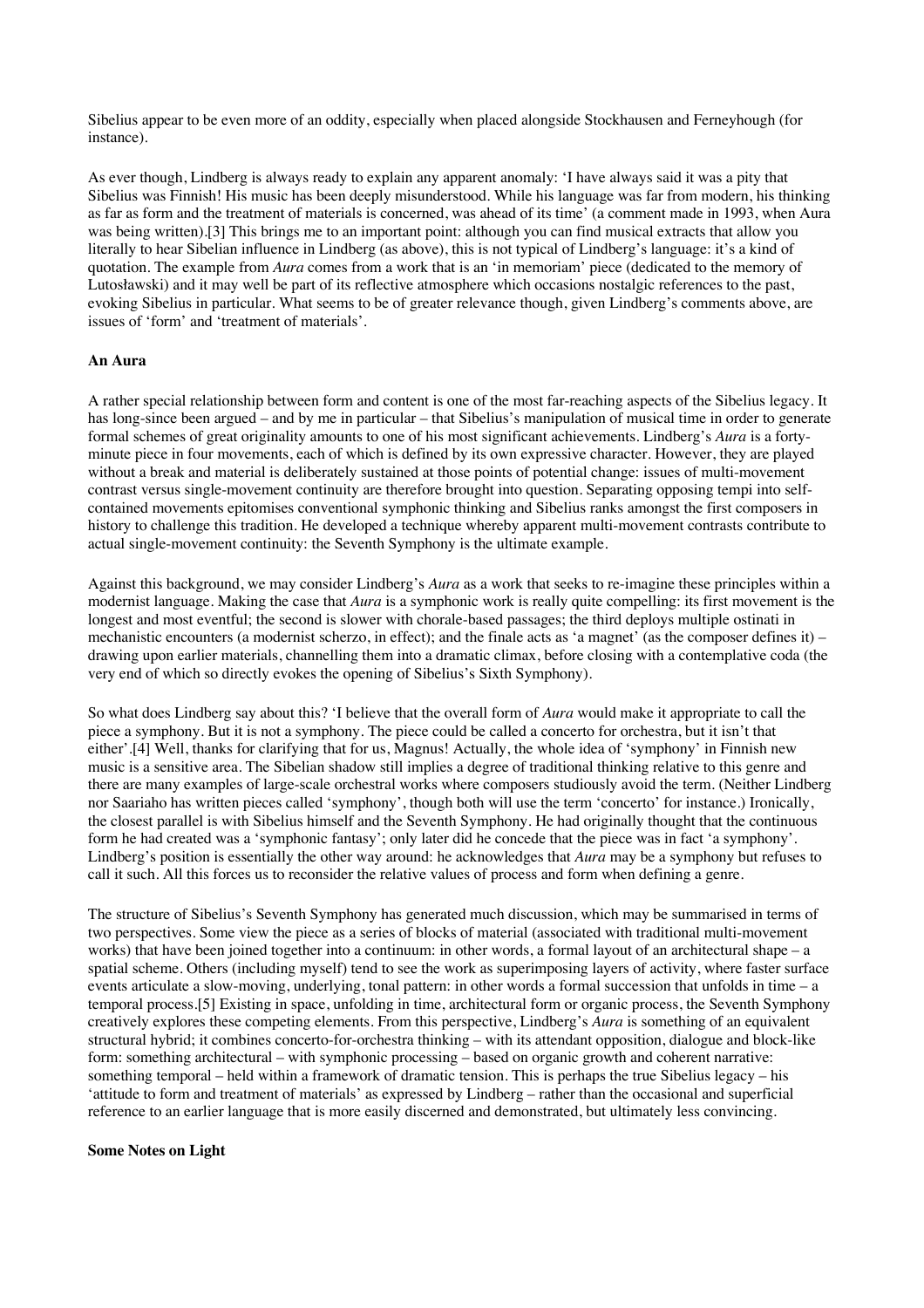But, can any of this shed light on the music of Kaija Saariaho? There are no precise references to Sibelius here, either in terms of the composer verbally acknowledging any influence or any aural connection to be found within the music itself. Indeed, I cannot direct you towards listening to an extract of Saariaho that sounds like Sibelius (as was the case with Lindberg). However, her cello concerto *Notes on Light* (2006–07) reminds us of the importance of visual stimuli for this composer; moreover, the significance of light for Finnish composers in general, and to Saariaho in particular, cannot be overestimated (something she did confirm to me in interview and an issue that does invite parallels with Sibelius, at least in the broadest sense). [6] Extremes of light and dark (and the very slow rate of evolution between them) condition perceptions of how time passes, and Saariaho feels that this is ingrained in her psyche, despite her having lived in Paris for so many years. Also, within the Nordic climate, that prolonged, cyclic quality of light and dark is offset by abrupt seasonal changes: winter to spring, brown to green, take just a couple of weeks.

The differing qualities of light envisioned at each stage of this five-movement work act as a powerful metaphor. Collectively they offer a vivid perspective on timescale. Gradual evolution of light conveys a horizontal, temporal process, resulting in narrative continuity; sudden contrasts of colour exert a vertical, spatial impulse, creating structural articulations. Typically for Saariaho, this results in two formal impulses: (i) organic – music that unfolds and finds shape over time; and (ii) architectural – a sequence of events sculpted in space. Mapped on to the concerto genre, inherent dialogue and duality are respectively conveyed through these reflections on time and space. Saariaho has, after all, defined the basis of her compositional process as 'capturing time and giving it a form'. [7]

These principles operate on both large-scale and local levels. The piece as a whole is a voyage that leads us to the very heart of light, a metaphor confirmed by the T.S. Eliot quotation on the last page of the score:

"…I could not Speak, and my eyes failed, I was neither Living nor dead, and I knew nothing, Looking into the heart of light, the silence." T. S. Eliot: *The Waste Land* (1922)

Yet a destination that reaches the 'source of light' – namely 'silence' – suggests a cyclic quality overall. The multimovement phases of this work, a scheme of apparent diversity, collectively explore various qualities of light – suggesting an implicit continuity, which may be grouped into three stages: Example 1 shows the overall layout of the work.

EXAMPLE 1: *Notes on Light*: overall layout.

| Movement | Title                      | Duration                | Quality of light  | Character              |
|----------|----------------------------|-------------------------|-------------------|------------------------|
| I        | 'Translucent, secret' 4'57 |                         | Translucent       | Misterioso, espressivo |
| Н        | 'On Fire'                  | 3'12                    | Blazing           | Sempre energico        |
| Ш        | 'Awakening'                | 7'52                    | Colourful         | Dolce, languido        |
| IV       | 'Eclipse'                  | 4'22 [attacca] Darkness |                   | Molto calmo            |
| V        | 'Heart of Light'           | 7'06                    | <b>Brightness</b> | Dolce, espressivo      |

Ranging from absolute brightness to total darkness, characteristics of transparency, reflection, diffraction, translucence, opaqueness – and even the soloist being eclipsed – are all envisioned here. Along the way, soloist and orchestra explore relationships between light and speed that convey horizontal continuities, and their specific qualities – colour and tempo – which articulate vertical contrasts. [8]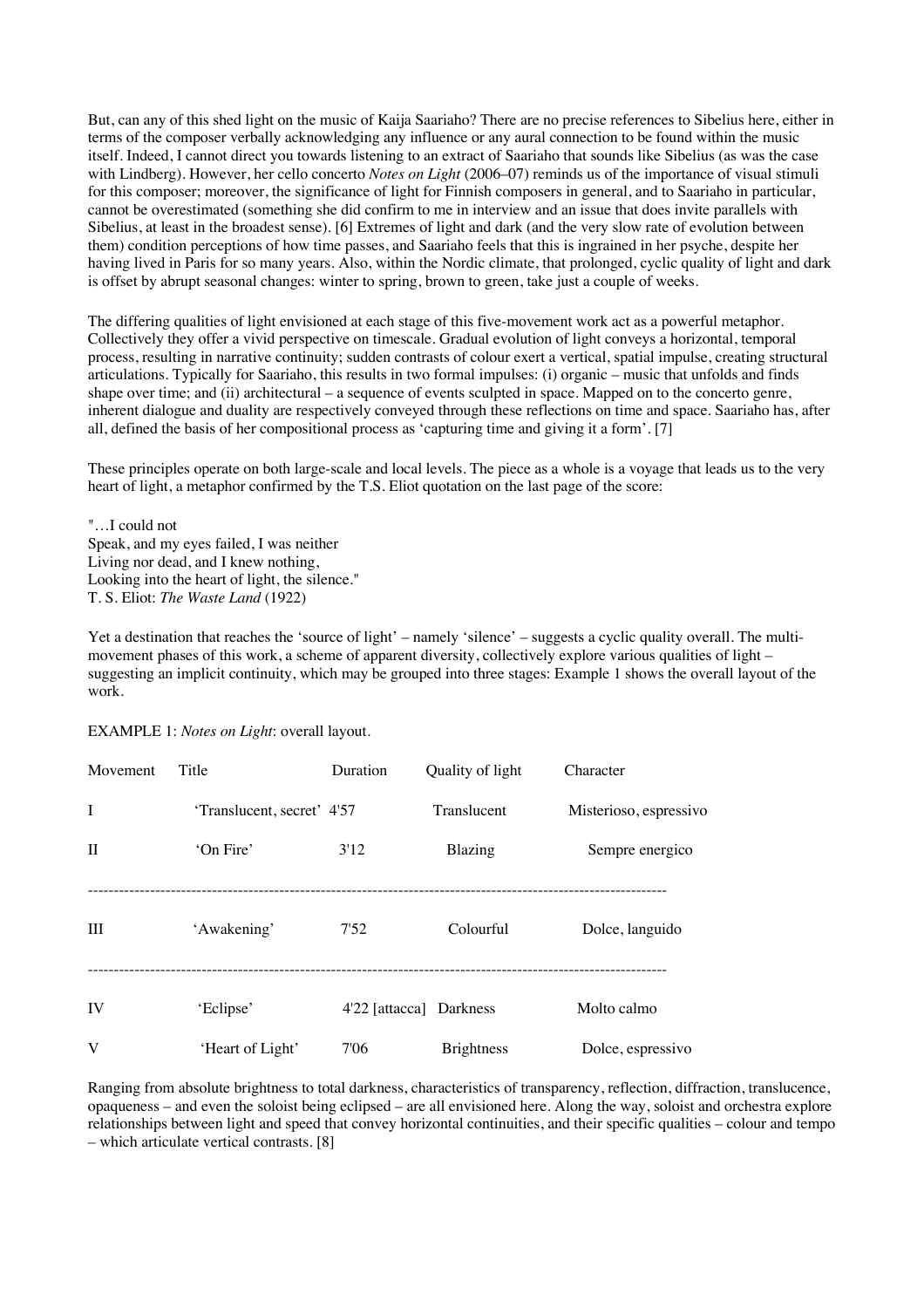On a local level, the workings of the opening movement 'translucent, secret' explore a balance between spatial duality and temporal dialogue that is fundamental to this piece as a whole. A summary diagram (see Example 2) shows a blocklike formal architecture – at its most simple, an alternation between solo/tutti contrasts as a basic framework – where the closely-related recurrences of orchestral material almost assume the guise of ritornelli. (It is worth noting the respective durations and character of these blocks of material.) While horizontal/vertical contrasts of texture mark the most obvious delineation between the two forces, different metres underpin a separation between dynamism (the cello passages are distinctively fluid) and stasis (the tutti statements are consistently in 4/4 time.

[insert: full-page, landscape diagram (attached here as a separate docx. file) on facing page so that it may be viewed in relation to this commentary]

| <b>Sections</b>                                 | $A + A1$                                                                                                  | B                                                                                                                     | A2                                                                                               | B1                                                                     | A <sub>3</sub>                                              | B2                                                            | A <sub>4</sub>                                                                                          | <b>B3</b>                                                                                                | $A5 + Coda$                                                                                                                 |
|-------------------------------------------------|-----------------------------------------------------------------------------------------------------------|-----------------------------------------------------------------------------------------------------------------------|--------------------------------------------------------------------------------------------------|------------------------------------------------------------------------|-------------------------------------------------------------|---------------------------------------------------------------|---------------------------------------------------------------------------------------------------------|----------------------------------------------------------------------------------------------------------|-----------------------------------------------------------------------------------------------------------------------------|
| Concerto<br><b>Contrasts</b>                    | Cello<br>$bb.1-14$                                                                                        | Orchestra<br>bb. 15-17                                                                                                | Cello<br>bb. 18-28                                                                               | Orchestra<br>bb. 29-32                                                 | Cello<br>bb. 33-42                                          | Orchestra<br>bb. 43-44                                        | Cello<br>$bb.45-52$                                                                                     | Orchestra<br>bb. 53-58                                                                                   | Cello<br>bb. 59-66:<br>$67 - 76$                                                                                            |
| Formal<br><b>Balance</b>                        | 2 x 7-bar phrases                                                                                         | 3-bar ritornello                                                                                                      | 11-bar episode                                                                                   | 4-bar ritornello                                                       | 10-bar episode                                              | 2-bar ritornello                                              | 8-bar episode                                                                                           | 6-bar ritornello                                                                                         | 8-bar episode                                                                                                               |
| <b>Totals</b>                                   | 14 bars                                                                                                   | 14 bars                                                                                                               |                                                                                                  | 14 bars                                                                |                                                             | 10 bars                                                       |                                                                                                         | 14 bars: 10-bar coda                                                                                     |                                                                                                                             |
| Character/<br><b>Expression</b><br><b>Marks</b> | Misterioso:<br>Sempre molto<br>espressivo                                                                 | <b>Misterioso</b>                                                                                                     | Sempre dolce.<br>espressivo                                                                      | Ben sonante:<br>rit. molto:<br>Con tristezza                           | A tempo:<br>Dolce                                           | Subito maestoso:<br>rit. Morendo                              | A tempo:<br>Misterioso                                                                                  | Subito doloroso:<br>rit. molto:<br>Lamentoso                                                             | A tempo:<br>Delicato                                                                                                        |
| Summary of<br><b>Main Events</b>                | Balancing cello<br>recitatives: 2nd<br>statement<br>intensifies 1st:<br>last 3 bars orch.<br>prepares for | Vertical contrast.<br>Trills grow out of<br>refractions of the<br>earlier cello line.<br>offering some<br>continuity. | Cello resumes<br>2nd statement<br>with more<br>assertiveness:<br>3-bar orchestra<br>prepares for | TUTTI<br>mp statement:<br>more sustained<br>and disruptive<br>gesture. | Più dolce.<br>espressivo<br>version of last<br>recitiative. | TUTTI<br>mf statement;<br>more<br>dissonant and<br>assertive. | Reverts to initial<br>misterioso world.<br>Suggests a kind of<br>retreat, relative to<br>the orchestra. | TUTTI<br>$mff$ Most<br>extensive, tense<br>orchestral<br>outburst; crisis<br>point: chromatic<br>descent | Almost cadenza-<br>like cello response;<br>Coda of 4 bars,<br>then 2 x 2-bars<br>intenso.agitiato/<br>calmo.<br>misterioso. |
| Soloist<br>Pitch-Class<br><b>Centres</b>        | 9:10                                                                                                      | 当典                                                                                                                    | 10/10                                                                                            | $3 - 1$                                                                | 20/10                                                       |                                                               | 20/10<br>$\overline{\phantom{a}}$                                                                       | je 1                                                                                                     | 20/10                                                                                                                       |
| Orchestral<br><b>Pedal Points</b>               | -9<br>$\overline{A}$ ) $\overline{\bullet}$                                                               |                                                                                                                       | $5 - 4$<br>$\overline{\bullet}$                                                                  | $D = Rli_{xy}$<br>计画                                                   | $\bullet$ $\bullet$ $\circ$ $\bullet$                       |                                                               | $50\frac{1}{10}$                                                                                        | $\overline{\phantom{a}}$<br>chromatic                                                                    | $\overline{\bullet}$ $\overline{\bullet}$ $\overline{\bullet}$                                                              |

EXAMPLE 2: *Notes on Light*, 'Translucent, secret': Formal Architecture.

Even that balance is brought into question, though. The soloist's 'dynamism' is subtly translucent: it has a thoughtful, meditative presence that, when threatened by orchestral outbursts of increasing intensity, retreats further into a contemplative, more secretive world. Conversely, the 'static', tutti statements, limited in both activity and duration, nevertheless gain a gradual dynamic and timbral impulse; the sheer forcefulness of a full orchestral sonority becomes ever-more assertive as concerto conflicts reach a crisis point (see section B3: bars 53–58).[9]

The apparently distinctive nature of soloist and orchestra becomes rather undermined as, during this movement, each undergoes a transformational process in order to explore common ground. Moreover, all of this is underpinned by a more organic, temporal unfolding of pitch-class centres (as shown on the lower system of Example 2) – and these provide narrative continuity to the movement overall. Issues of conflict yet complementation – so fundamental to the concerto genre – help explain the subtle combination of formal impulses at work here. The supremacy of an F sharp centre is particular to the cello soloist and stands in apparent conflict with orchestral focus on C natural: each element has its own pitch-space or focal point. But if you consider them together, the so-called 'polarity' of the tritone also offers balance: there is stability in a symmetrical division of the octave. What they also share is their use of semitone neighbour-notes either side of these centres: F sharp/F; C/D flat. Yet these are also distinctive: falling cello motif/rising orchestral figure. The cello chromaticism is, therefore, essentially decorative in relation to an orchestral ascending motion that might take on a more functional role: as a kind of leading note; what is ornamental versus fundamental – and its potential for constant redefinition over time – is reflective of the changing roles of tutti/solo contrasts within the overall form. Typical of Saariaho is the way in which such surface details – the mere interval of a semitone – can encapsulate larger structural issues in this way.

To begin to see this on a more middleground level, we note that chromatic gestures operate on different timescales here. The four orchestral statements (sections B–B3 inclusive) outline a large-scale semitone ascent: G–A flat–A–B flat (see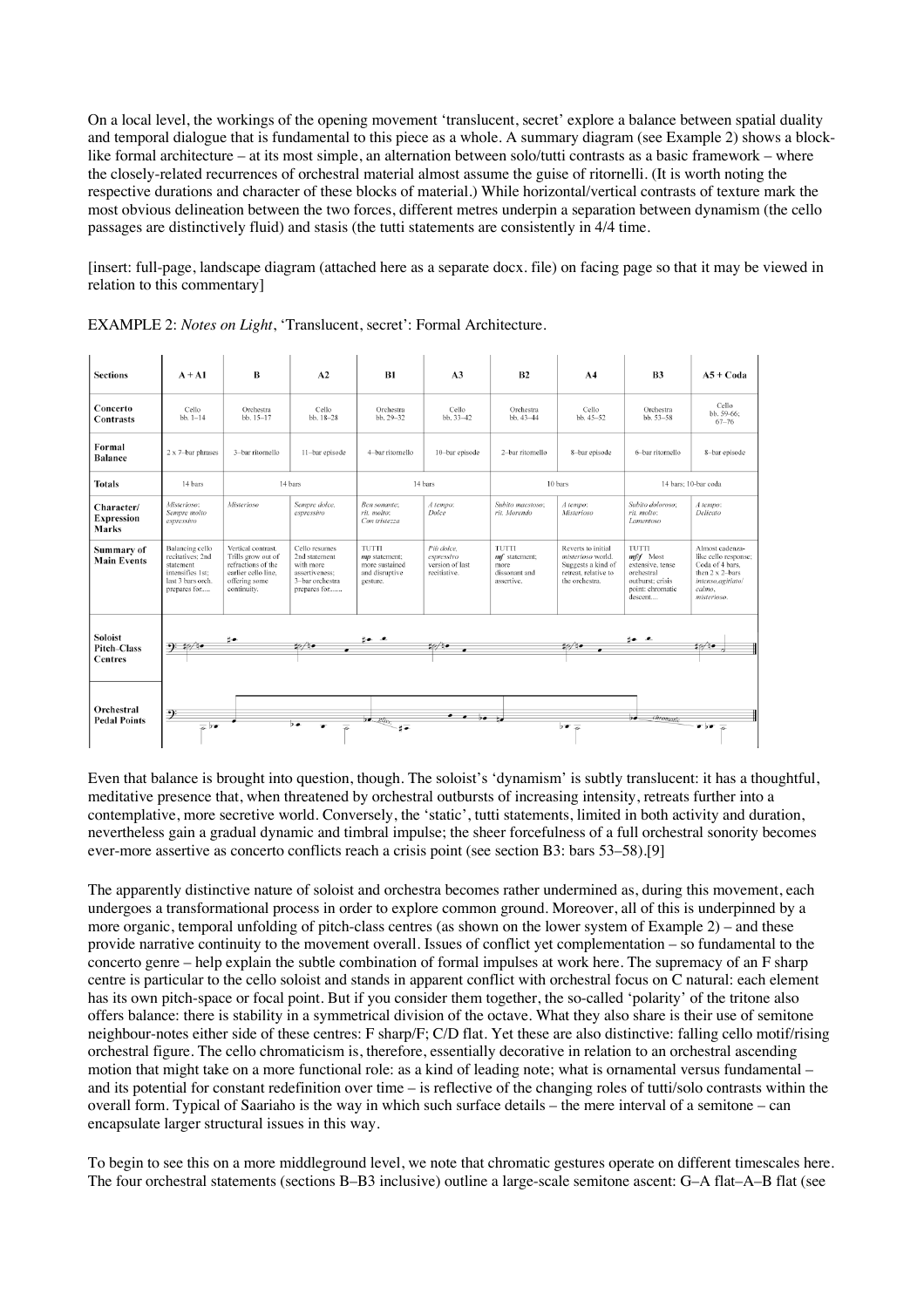Example 2) and that peak, the crisis point of bars 53–58, is characterised by a chromatic descent (from B flat to D). Thereafter, the orchestral closing stages pursue that stepwise motion, falling in semitones to a C natural 'outcome', which the cello confirms. Any further analytical detail is not useful here and a full analysis is provided elsewhere (as noted above), though that chapter deliberately makes no mention of the Sibelius legacy – it is neither necessary nor appropriate in this context.

# **Casting a New Light on the Sibelius Shadow**

By way of conclusions, I would suggest that the following issues deserve further consideration. When reviewing new music in relation to Sibelius, it is important not to be side-tracked by differences in musical language as this can result in confusions between 'reference' and 'influence'. In the case of Magnus Lindberg, the Sibelius influence is a conscious process; for Kaija Saariaho, it's a subconscious one. For both composers, however, there is a natural absorption of a deep-rooted attitude to musical time and a creative interplay between architectural and organic formal processes. Time becomes important in terms of chronology as well. We tend to view history as simply one-thing-after-another: that Sibelius's shadow was to cast light on subsequent generations – and continues to do so. What is more interesting though, is to turn things around and look in the other direction. My recent studies of contemporary Finnish music have encouraged me to appreciate more fully – in retrospect – the progressive thinking of Sibelius's work. Trends in issues of formal processing are discernible within the modernist language of today's music and may be traced back to Sibelius's engagement with equivalent concerns. Remember Kaija Saariaho's comment that composing is about 'capturing time and giving it a form': clearly Sibelius felt the same. Some 25 years ago, when analysing Sibelius's symphonies and tone poems for a PhD thesis,[10] I could not have had any idea about how things would develop: what seemed potentially to be progressive had not yet been born out in reality. Now, it is possible to retrace my steps and be reminded of the sheer modernity of Sibelius's compositional thought process. New music in Finland can be seen to shed light on Sibelius's achievements; it offers us a different perspective on the far-reaching effects of his creative process and thereby enables us to redefine his legacy.

[1] Those who have access to the academic website Alexander Street, can find the score at the link: https://searchalexanderstreetcom.ezproxy.uniarts.fi/view/work/bibliographic\_entity%7Cscore%7C2194830#page/1/mode/1/chapter/bibliographic\_e ntity|score|2194830

[2] I have discussed this issue in more depth in *After Sibelius: Studies in Finnish Music* (Ashgate Publishing, 2006).

[3] This comes from an interview with Peter Szendy in Risto Nieminen (ed.) *Compositeurs d'aujourd'hui: Magnus Lindberg*, Editions IRCAM – Centre Georges-Pompidou, Paris (in French); trans. N. Le Quesne (1996), Helsinki: Finnish Music Information Centre, pp. 7–25.

[4] This comment is taken from a programme note to the full score, published by Chester Music.

[5] For a discussion of a range of views, see Tim Howell 'Sibelius Studies and Notions of Expertise' in *Music Analysis*, Vol. 14: pp. 315–340 (1995).

[6] This interview took place in Paris in 2005 and its details inform parts of a Chapter, 'Kaija Saariaho: The French Connection' in Tim Howell (2006).

[7] This is quoted in Pirkko Moisala, *Kaija Saariaho,* University of Illinois Press, 2009:54.

[8] For the full analytical account of this work from which some of these comments are taken, see 'Dualities and Dialogues: Saariaho's Concertos' in *Kaija Saariaho: Visions, Narratives, Dialogues*, ed. Tim Howell with Jon Hargreaves and Michael Rofe (Ashgate Publishing, 2011).

[9] Those who have access to the academic website Alexander Street, can find the score at the link: https://searchalexanderstreet-

com.ezproxy.uniarts.fi/view/work/bibliographic\_entity%7Cscore%7C2195771#page/1/mode/1/chapter/bibliographic\_e ntity|score|2195771